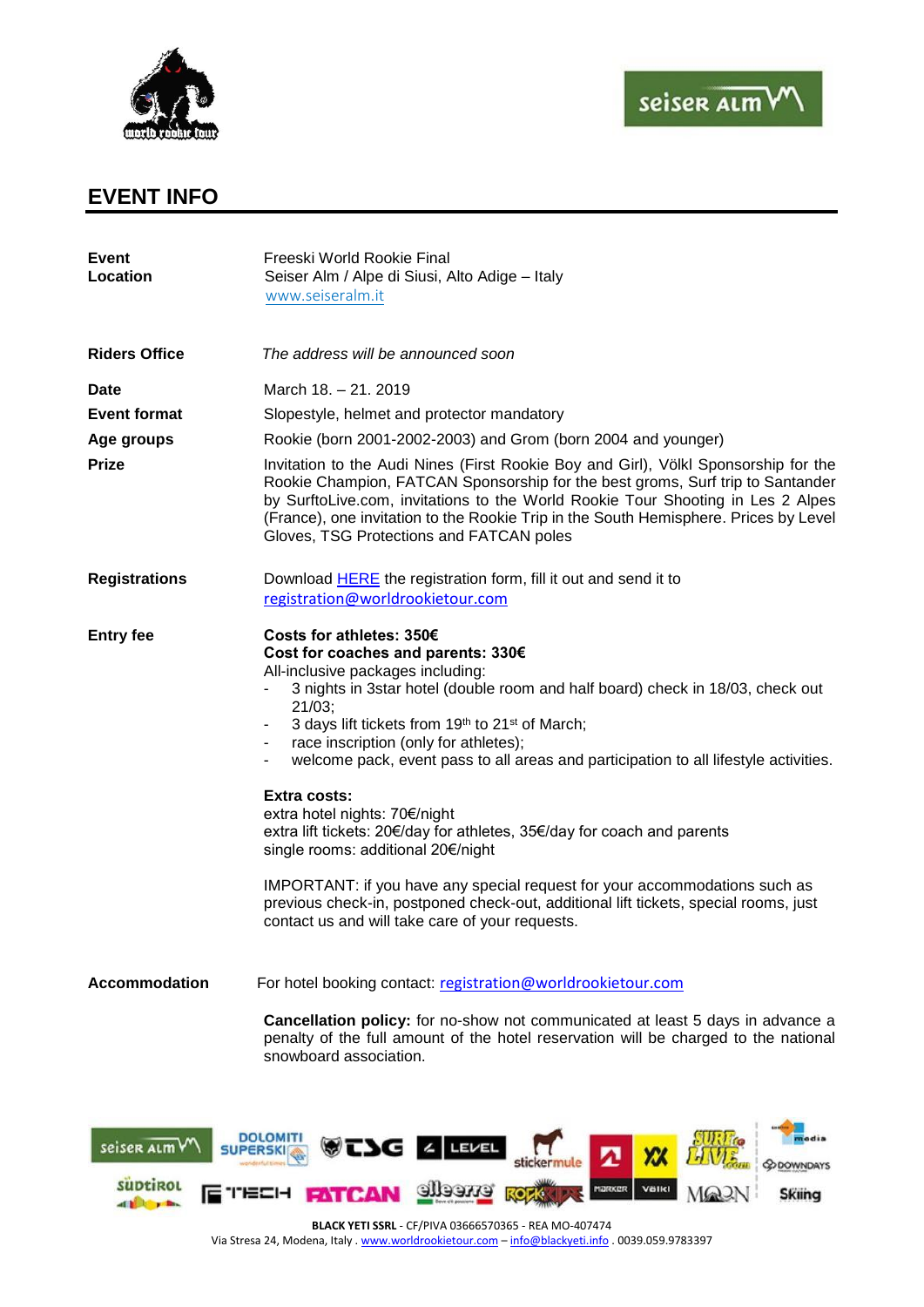



| Judging                        | Will be accomplished by official judges and Freeski experts                                                                              |
|--------------------------------|------------------------------------------------------------------------------------------------------------------------------------------|
| <b>Park Shaping</b>            | <b>F-Tech Snowparks</b>                                                                                                                  |
| Note for media                 | A limited number of accredited media will receive free lift tickets and free<br>accommodation (contact registration@worldrookietour.com) |
|                                | <b>TV Production &amp; Pics:</b> contact registration@worldrookietour.com                                                                |
| <b>Sponsors &amp; Partner:</b> | Seiser Alm, Dolomiti Superski, TSG, Level, Völkl, SurfToLive, Südtirol, F-Tech,<br>FATCAN, StickerMule, Rock&Ride,                       |
| <b>Media Sponsors</b>          | QuattroMedia, Downdays, Prime Skiing                                                                                                     |
| Organization                   | World Rookie Tour Organizing Committee                                                                                                   |
| <b>Contact Persons</b>         | registration@worldrookietour.com phone: 0039.059.9783397 or<br>0039.338.1713960                                                          |
| <b>Official website</b>        | www.worldrookietour.com                                                                                                                  |

## **PROGRAM**

| Monday, 18 <sup>th</sup> March – Arrival Day and Training                                                           |                                                                                                                                        |  |
|---------------------------------------------------------------------------------------------------------------------|----------------------------------------------------------------------------------------------------------------------------------------|--|
| $10:00 - 13:00$<br>$14:00 - 17:00$                                                                                  | Registration. Payment of entry fee. Bibs distribution at Riders Office / preliminary registration on<br>Sunday to be booked in advance |  |
| $10:00 - 15.00$                                                                                                     | <b>Free Training</b>                                                                                                                   |  |
| $18:30 - 20:30$                                                                                                     | Event Presentation and welcome party.                                                                                                  |  |
| Tuesday, 19 <sup>th</sup> March 2019 – Contest Day – Program subject to changes depending on the number of riders   |                                                                                                                                        |  |
| $09:00 - 11:00$                                                                                                     | Training all                                                                                                                           |  |
| $11:00 - 13:00$                                                                                                     | <b>Qualification Groms</b>                                                                                                             |  |
| $13:30 - 15:30$                                                                                                     | <b>Qualification Rookies</b>                                                                                                           |  |
| $18.00 - 19.00$                                                                                                     | Workshop (Tyrol cooking and dancing)                                                                                                   |  |
| $18:15 - 18.45$                                                                                                     | Coach Meeting and qualification results announcement                                                                                   |  |
| Wednesday, 20 <sup>th</sup> March 2019 – Final Day / Rookie - Program subject to changes depending on the number of |                                                                                                                                        |  |
| $09:00 - 10:30$                                                                                                     | Training                                                                                                                               |  |
| $11:00 - 13:30$                                                                                                     | <b>Finals Groms and Rookies</b>                                                                                                        |  |
| 15:30                                                                                                               | <b>Prize Givings</b>                                                                                                                   |  |
| 16:30                                                                                                               | <b>Final Party</b>                                                                                                                     |  |
| Thursday, 21 <sup>th</sup> March 2019 – Reserve Day Program subject to changes depending on the number of riders    |                                                                                                                                        |  |
| Tbd                                                                                                                 | Program of the day will be released on location during the event.                                                                      |  |

## **THE PROGRAM CAN CHANGE DUE TO WEATHER, CONDITIONS AND AMOUNT OF RIDERS**